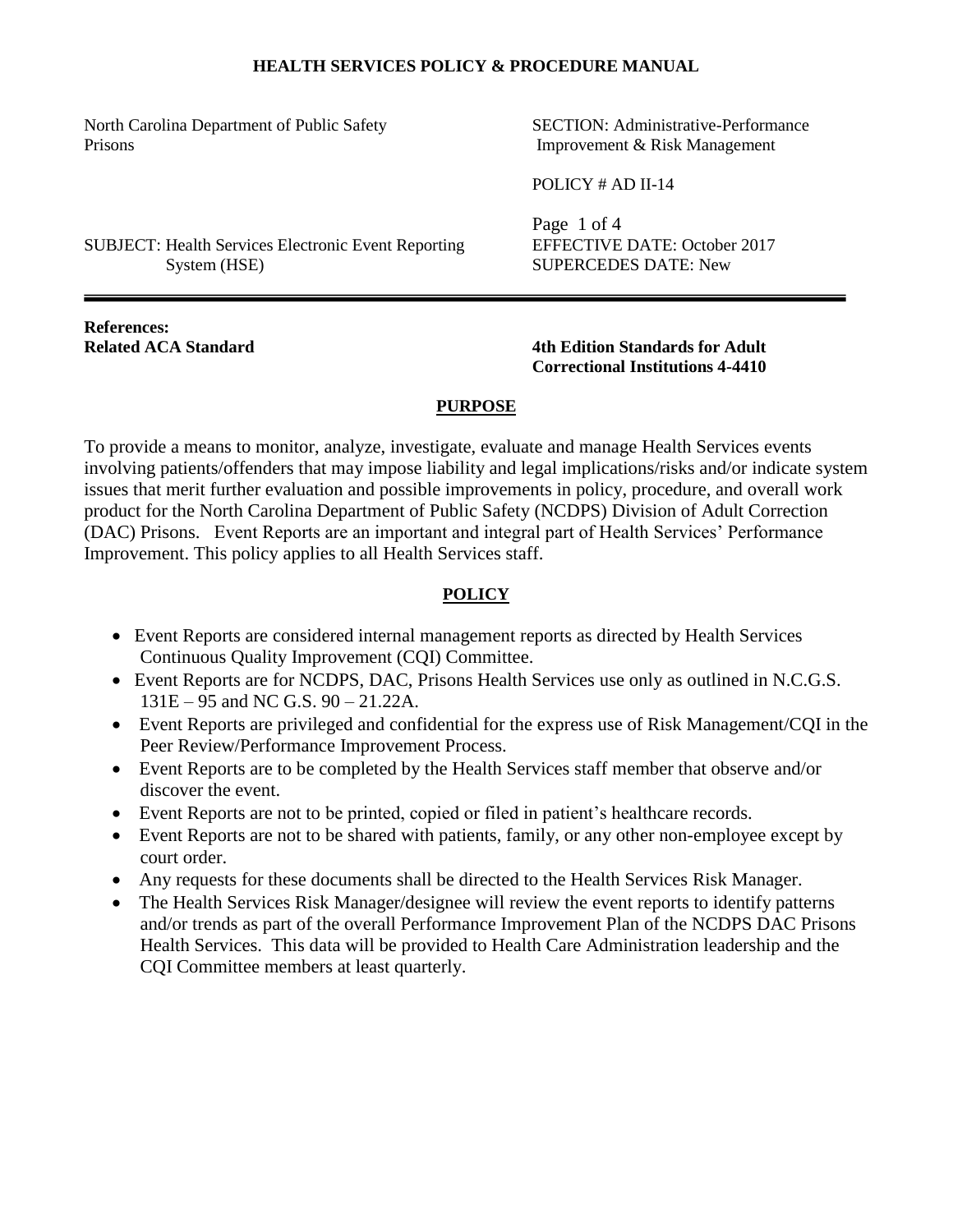North Carolina Department of Public Safety SECTION: Administrative-Performance Prisons Improvement & Risk Management

POLICY # AD II-14

SUBJECT: Health Services Electronic Event Reporting EFFECTIVE DATE: October 2017 System (HSE) SUPERCEDES DATE: New

Page 2 of 4

# **DEFINITIONS**

## **1. Event/Error**

- o An unexpected, unanticipated or unintended event/act, including unintended or unnecessary harm or suffering arising from any aspect of health care management, either problems of omission or commission that has an impact on our patient's physical or emotional well-being and/or implications of risk for the NCDPS.
- o The failure of a planned action to be completed as intended.
- o The failure of an unplanned action that should have been completed (omission).

## **2. Medication Error/Event**

• Is any preventable event that may cause or lead to inappropriate medication use or patient harm while the medication is in the control of the health care professional or patient.

## **3. Serious/Adverse Event**

An unexpected occurrence that results in unintended harm to the patient by an act of commission or omission rather than by the underlying disease or condition of the patient. The duration of the physical or psychological damage is two (2) weeks or less.

## **4. Sentinel Event**

- o An unexpected occurrence involving death or serious physical or psychological injury or the risk thereof (potential). Serious injury specifically includes loss of limb or function. "Or risk thereof (potential)" includes any process variation for which a recurrence would carry a significant chance of a serious adverse outcome.
- o These events are not related to the natural course of an individual's illness or underlying condition.
- o These events need to be reviewed immediately by the region and/or facility health services leadership.
- $\circ$  Of note a sentinel event and an error are not used interchangeably; not all sentinel events occur due to an error and not are errors are sentinel events.

## **5. Good Catch (Near Miss)**

o An error of commission or omission that could have harmed the patient, but serious harm did not occur as a result of: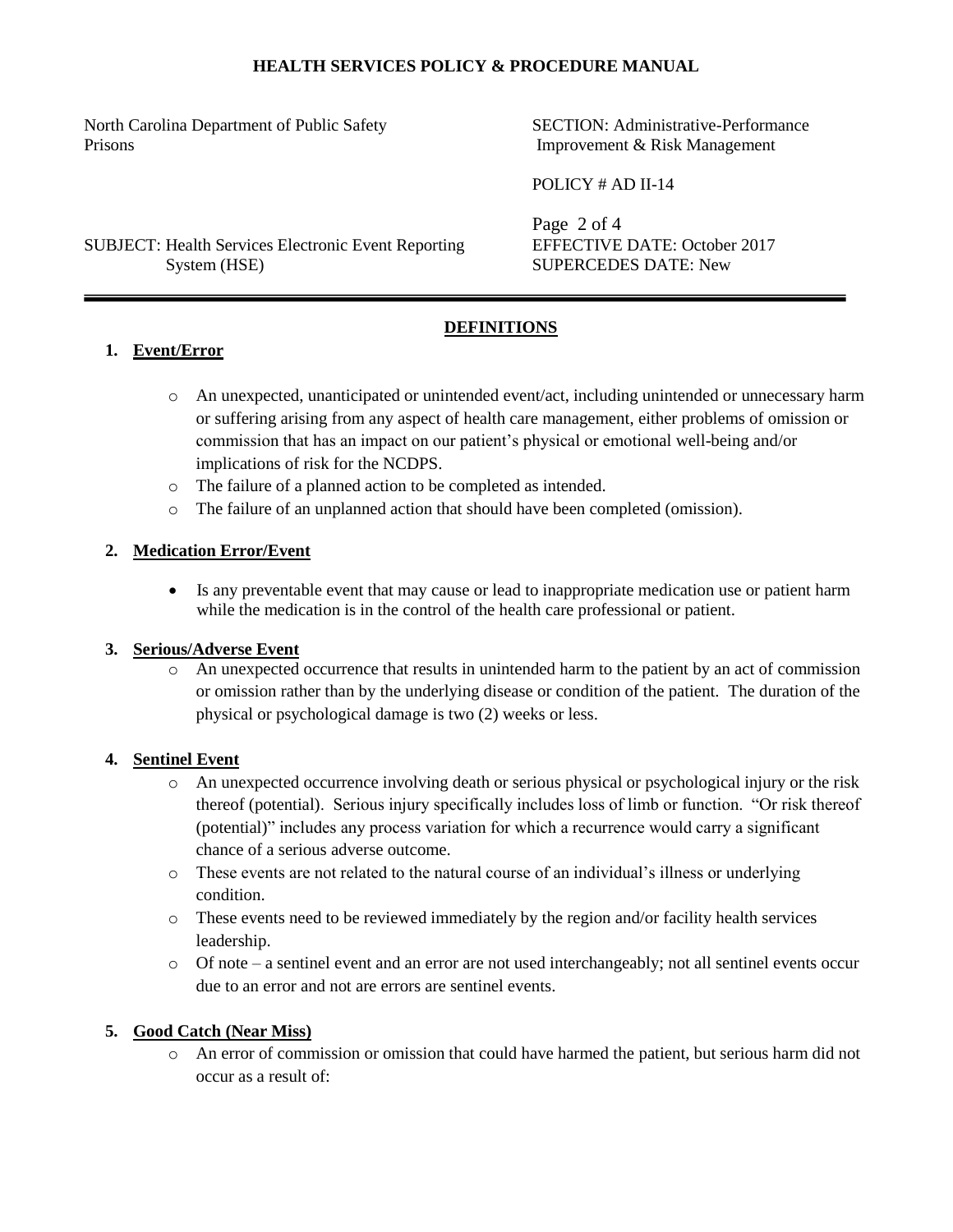North Carolina Department of Public Safety SECTION: Administrative-Performance Prisons Improvement & Risk Management

POLICY # AD II-14

SUBJECT: Health Services Electronic Event Reporting EFFECTIVE DATE: October 2017 System (HSE) SUPERCEDES DATE: New

Page 3 of 4

- Chance the patient received a contraindicated drug but did not experience an adverse drug reaction;
- Prevention a potentially lethal overdose was prescribed, but the nurse identified the error before administering the medication;
- Mitigation a lethal drug overdose was administered but discovered early and countered with an antidote.
- o Any process variation which did not affect the outcome but for which a recurrence carries a significant chance of a serious outcome.

## **6. Hazardous Condition**

o Any set of circumstances; exclusive of the disease or condition for which the patient is being treated; which significantly increases the likelihood of a serious adverse outcome.

## **7. Patient Safety**

o To ensure the health, safety and welfare of the individual and the prevention of harm caused by errors of commission and omission.

## **8. Categories of events**

- o ACTUAL events example: wrong medication is given to an offender with a similar name;
- o POTENTIAL events example: inhalant medications have similar packaging and are stored in the same area;
- o "GOOD CATCH" events (Near misses) example: medication is prepared for administration, but just before giving the medication, you realize the dose is incorrect. The dose is corrected prior to giving the medication to the patient.

## **PROCEDURE**

Notification needs to be made prior to the end of shift by the individual that discovered the event or Nurse Manager/Lead Nurse to Health Services Risk Management section by telephone at (984) 255 – 6124, or email at DPS\_AC\_Admin\_HealthSvcs\_RiskMgmt, if any of the following occurs:

- Death Unanticipated and Anticipated
- Event that contributed to or resulted in the patient's death
- Event that required intervention to sustain the patient's life
- Self-Injurious Behavior
- Suicide attempts